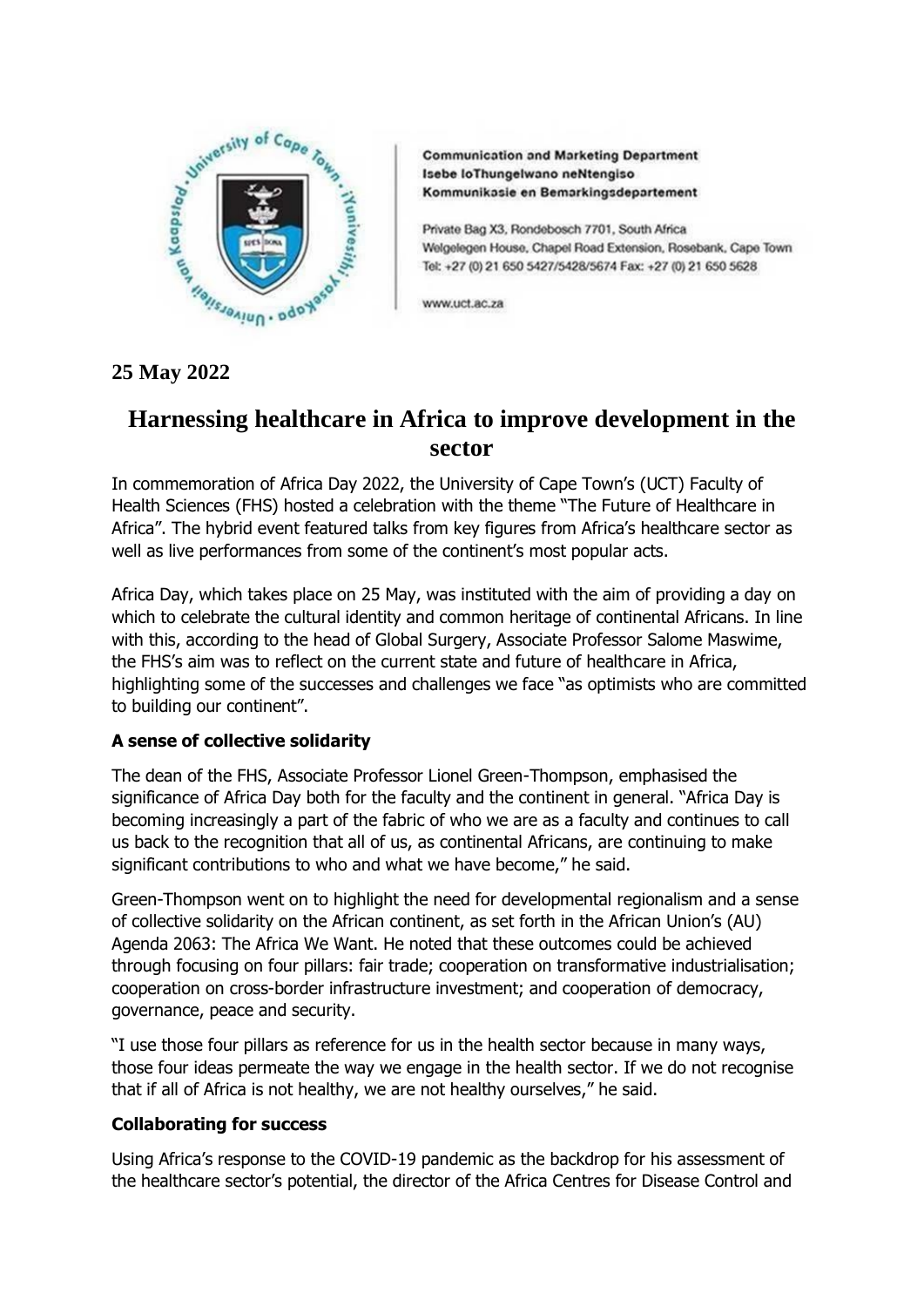Prevention, Dr John Nkengasong, focused on how African nations can pool their resources to address the ongoing challenges of emerging infectious diseases, endemic diseases and noncommunicable diseases.

"One week after the first cases were discovered on the continent, the AU convened an emergency meeting. We discussed the need to ensure a joint effort that spoke to four Cs: cooperation, collaboration, coordination and communication. That helped us to set up a continental strategy," he noted.

This synchronicity, Nkengasong said, ensured that political leaders as well as healthcare institutions and workers were able to devise a programme for and respond to the pandemic in a way that was most appropriate for the African continent.

"We established the five Ps for an effective pandemic response. First, we needed to know the pathogen to enable the development of diagnostics, vaccines and therapeutics. Then we needed to know your population; which public health measures will work for them, which won't.

"The third P is that local policies matter. We must contextualise policies to ensure that they can be implemented in Africa. Linked to this is politics, the fourth P. We must take our destiny into our own hands to avoid falling behind," he said.

"Finally, we must focus on partnerships. Having appropriate action-oriented partnerships is essential. This requires us to look inwards for investment, partnering with one another and with actors in the private sector who have a vested interest in the continent."

## **A holistic approach to healthcare**

Professor Agnes Binagwaho, the vice-chancellor of the University of Global Health Equity, focused on the cycle of positive outcomes that can be driven by improving healthcare. "The future of healthcare is important because we need to break the vicious cycle of poverty and disease by promoting the virtuous cycle of health and wellness.

"Improvement in health outcomes increases productivity, which contributes to economic growth, which, in turn, leads to better health. Understanding this, it is clear that we need to invest in the health system," she said. This investment, according to Bingawaho, is essential if we are to accelerate economic and social transformation, as envisioned by Agenda 2063.

Among the myriad challenges faced by the healthcare sector in Africa, the vice-chancellor noted that a lack of healthcare professionals, the burden of disease and inequity pose some of the greatest threats. However, rather than simple investment, a holistic approach must be followed if we wish to build the "Africa We Want".

"We need to change laws, strategies, policies, governance and practices for the quality of our health service delivery to improve. For example, we need to revisit skills and knowledge of the health profession on our continent to enable health professionals to contribute more to and manage the health system. We also need to work on task sharing and to maximise the health professional that we had," she said.

Story by Nicole Forrest, UCT News